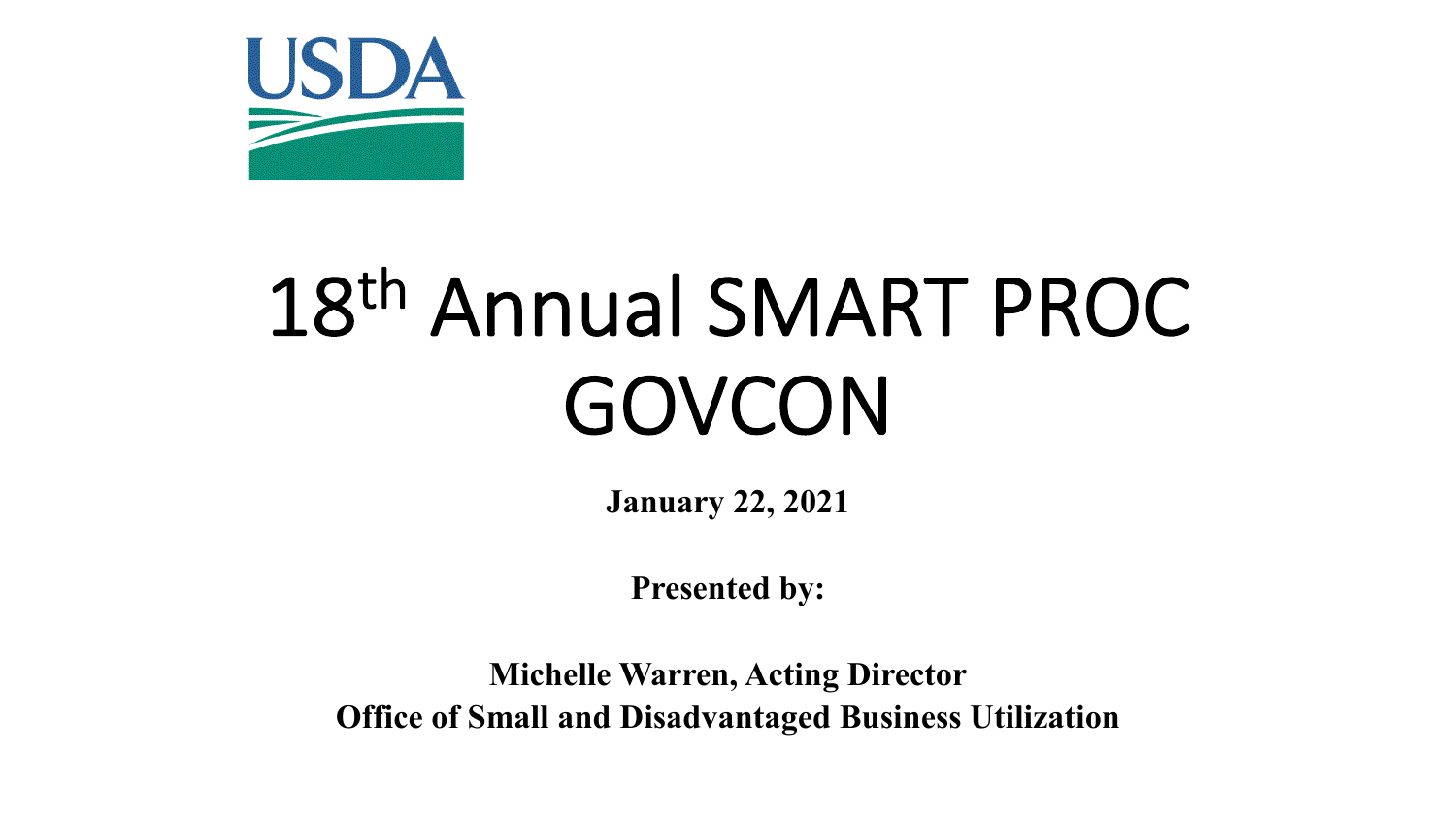

- **Large, decentralized cabinet level agency**
- **Over 100,000 employees**
- **29 agencies and staff offices**
- **Offices located throughout the U.S. & major embassies around the world**
- **Many programs serving the American people**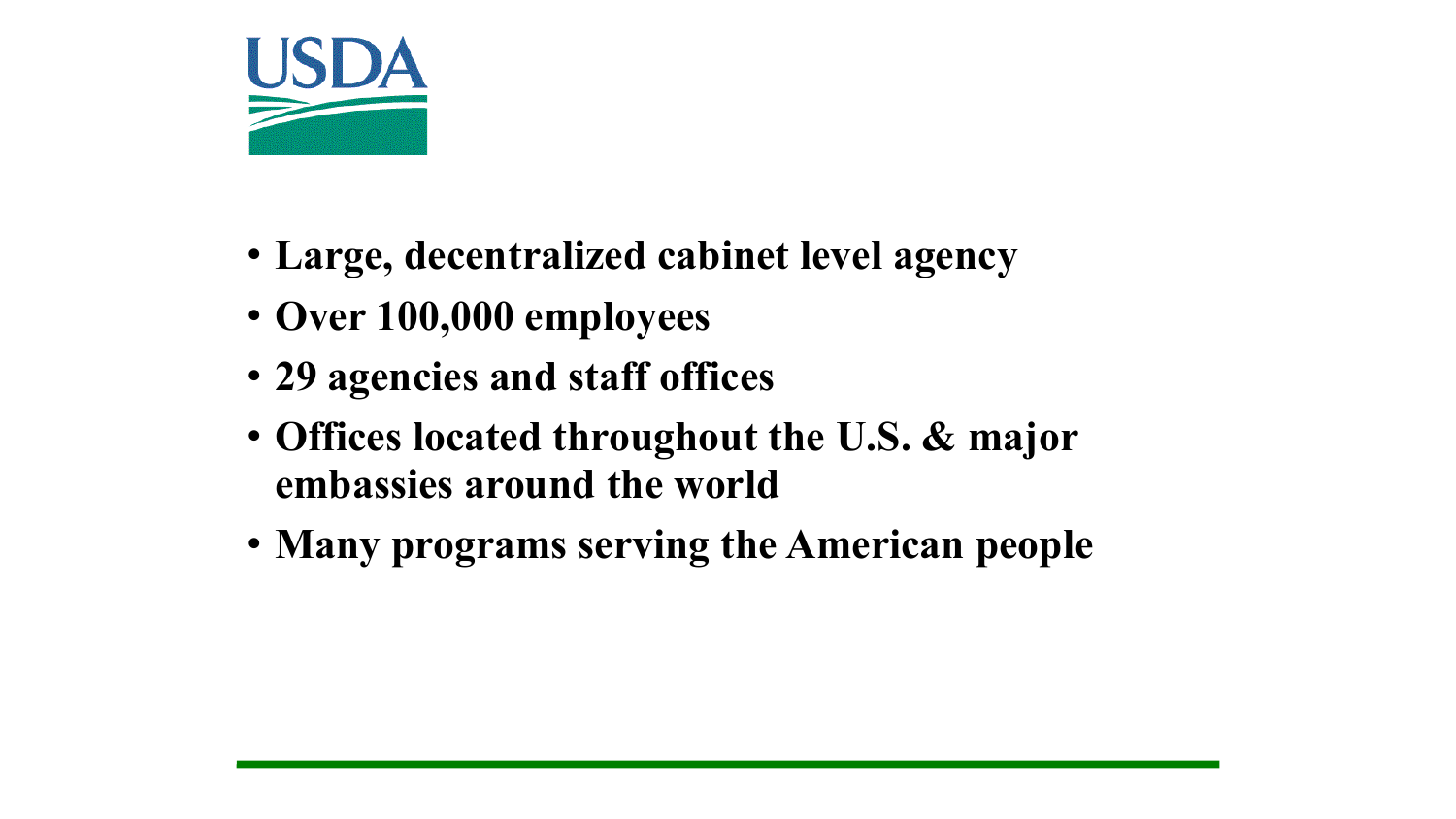

#### **USDA's Purchasing Environment**

- **Purchase a broad array of products and services**
- **10 major buying agencies**
- **Spend approximately \$6 billion annually**
- **Large buyer of:**
	- Commodities & Food Products approx. 60%
	- Information Technology 20%
	- Environmental Services 5%
	- Architecture & Engineering/Construction/Real Property 10%
	- Other Services and Supplies, including Professional/ Administrative/Management Services - 5%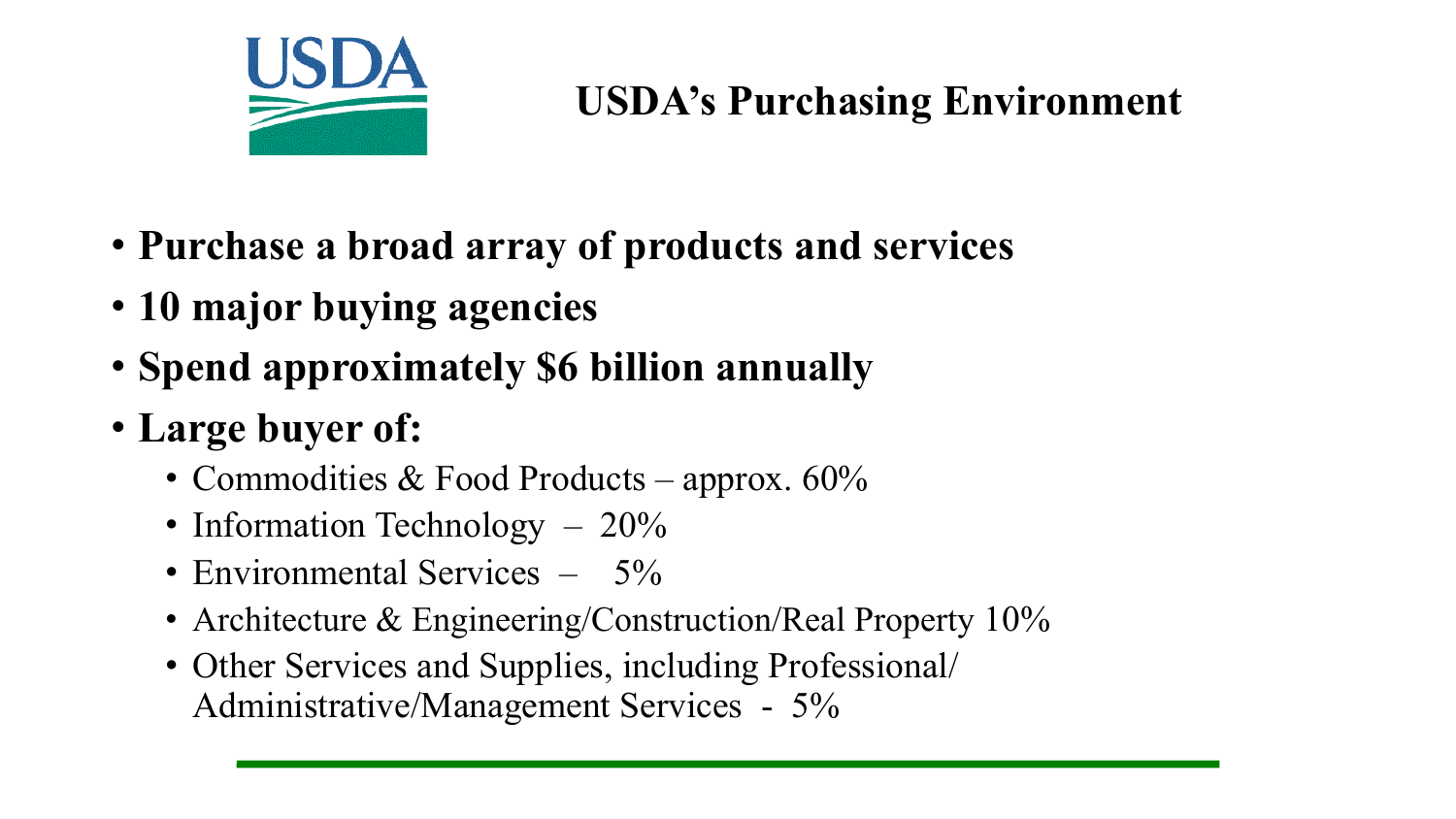

- Agricultural Marketing Service
- Agricultural Research Service
- Animal & Plant Health Inspection Service
- Farm Production and Conservation
- Food Safety & Inspection Service
- Food & Nutrition Service
- Forest Service
- Departmental Administration
- Office of the Inspector General
- Rural Development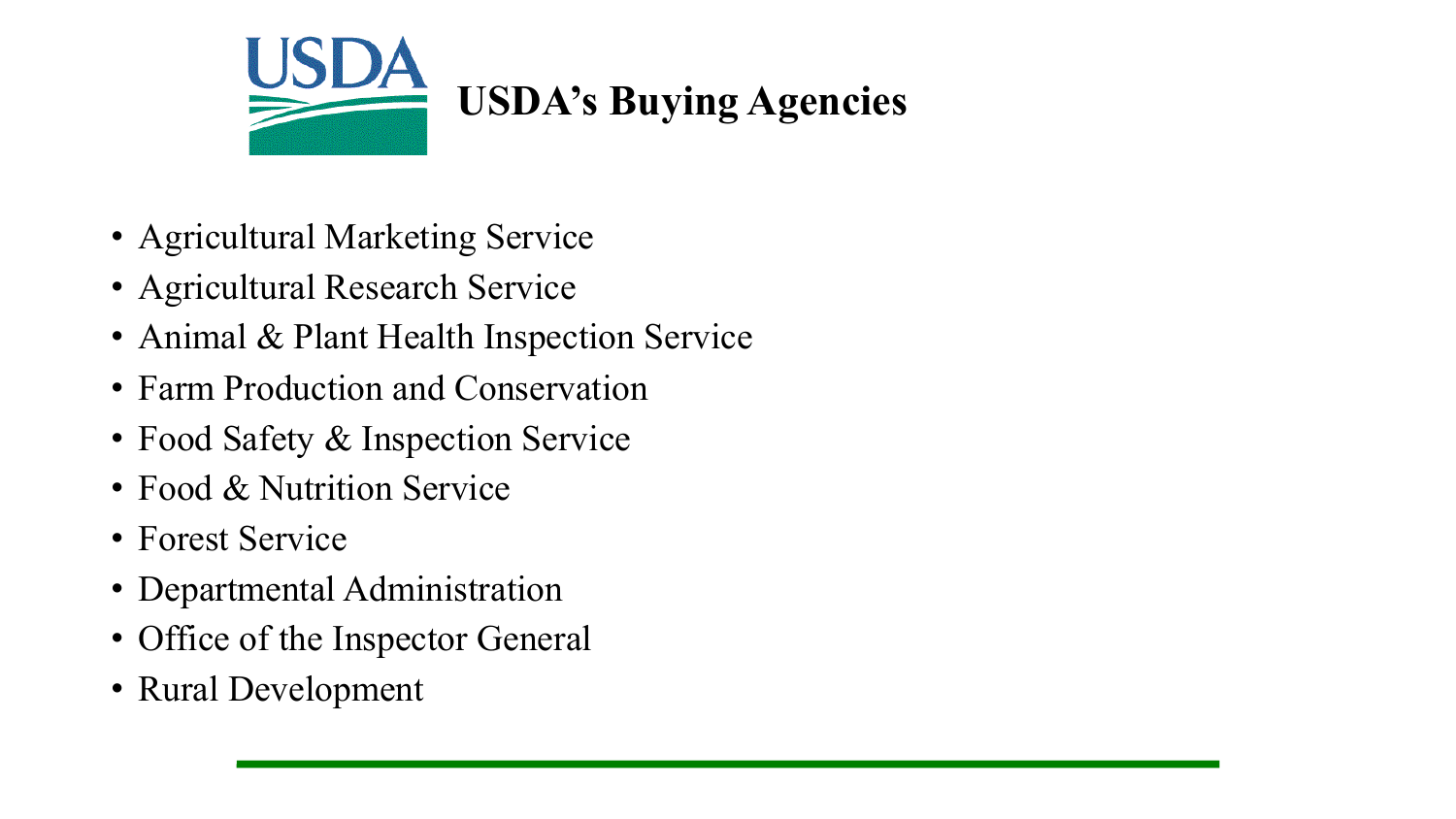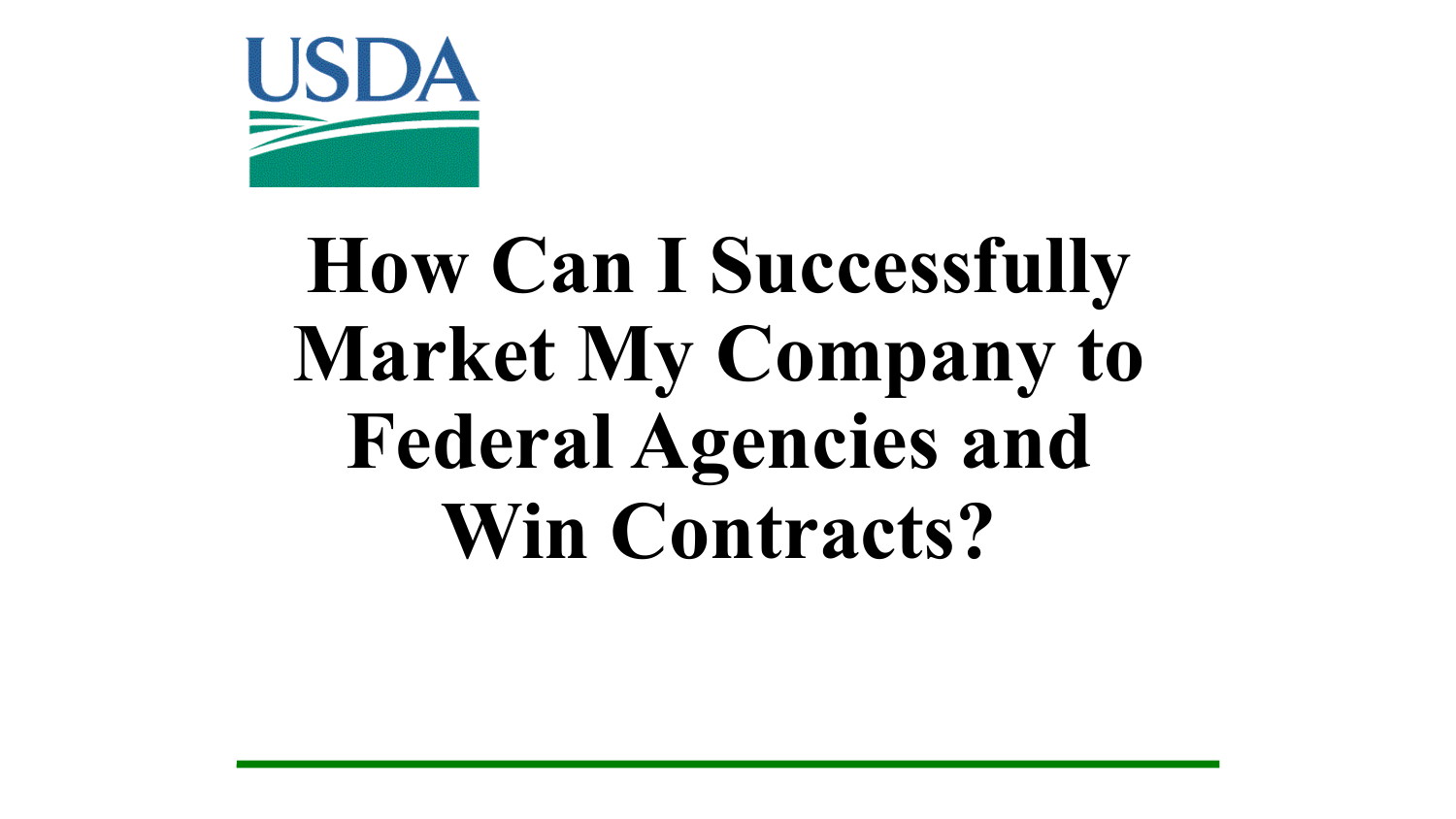

• Being able to do business does not necessarily mean that you can't be a small beginning company.

- Have a product or service that differentiates you.
- Important to demonstrate that you do something well and also have successful past performance.
- Do your homework and find out what agencies are doing and what they need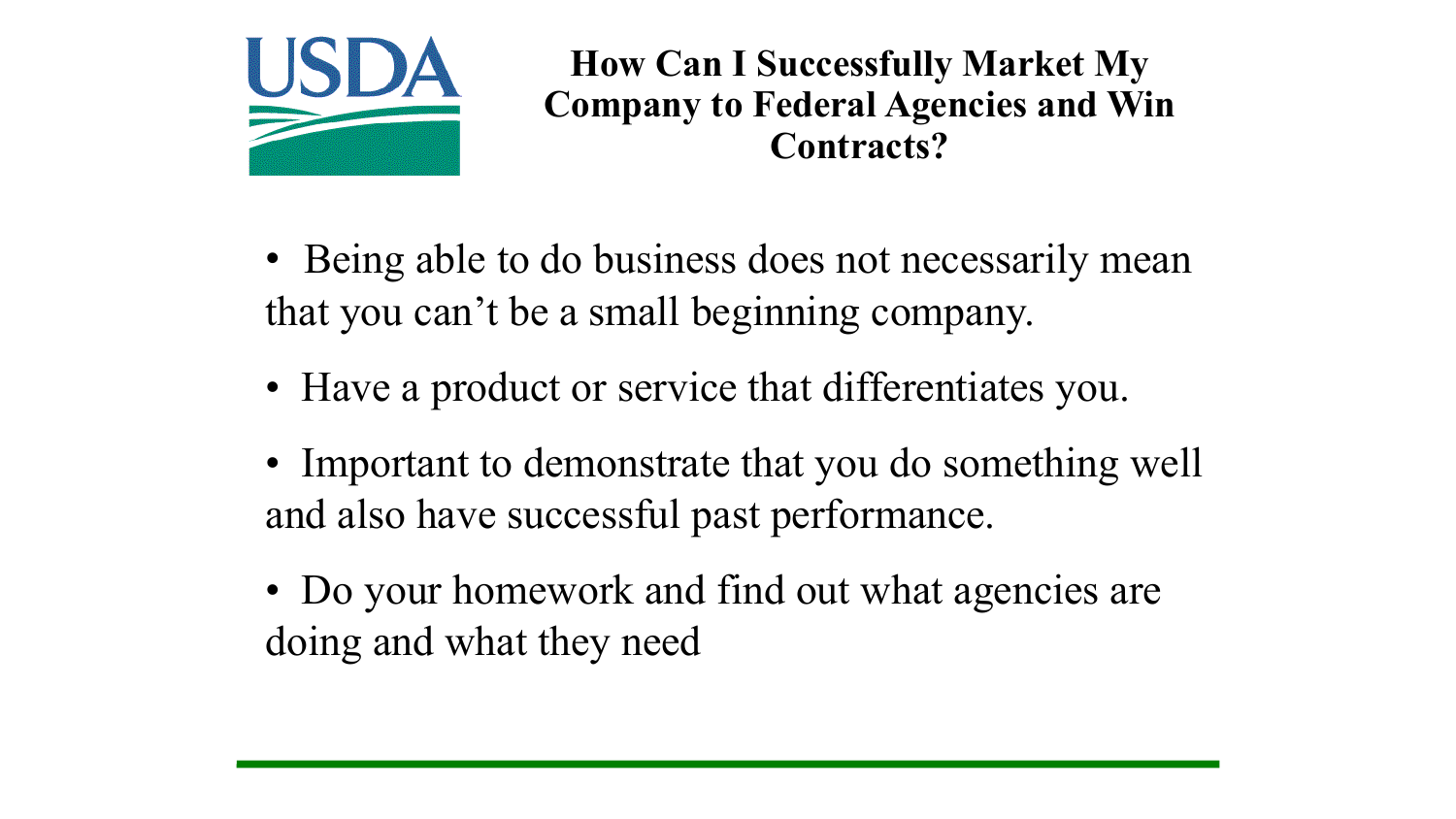

- Find out who key players are in the Agency ØContracting Staff ØProgram Officials
	- ØAgency Small Business Specialists
- Establish personal contact
	- $\triangleright$ In person best
	- $\triangleright$  But e-mail and telephone is helpful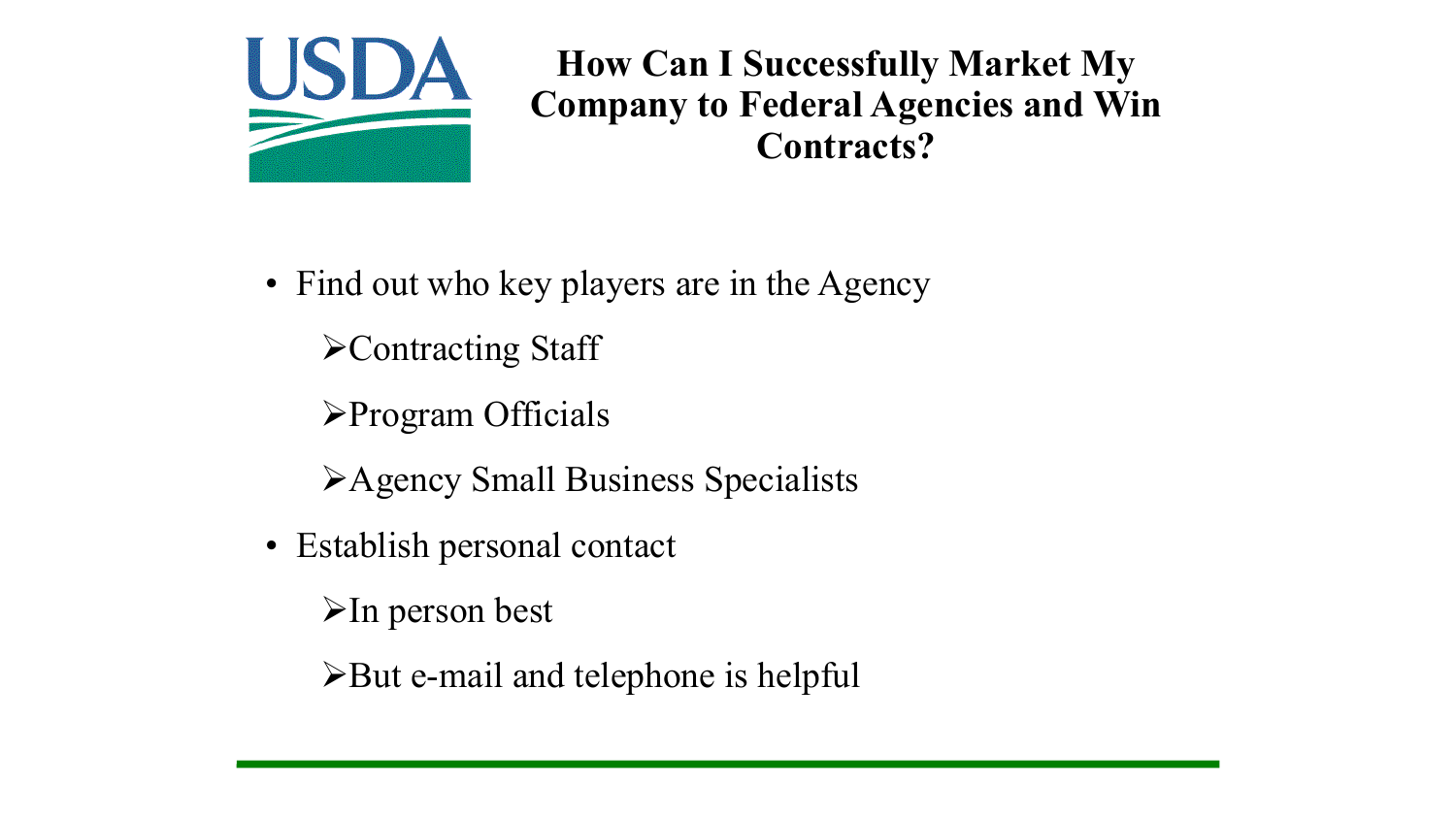

- Review Procurement Forecast, Subcontracting Directory
- Use All Tools Available ---
	- 1) 8(a) Opportunities
	- 2) HUBZone
	- 3) SDB
	- 4) WOB
	- 5) SDVOSB
- Work with SBA's Procurement Technical Assistance Center (PTAC)
- Maintain Contact with OSDBU and Agency Small Business Specialists
- Work with Business and Trade Groups
- Take Advantage of Relationships: Teaming/Joint Venturing/ANC's/Tribal 8(a)'s
- Use Mentor/Protégé Programs, where available